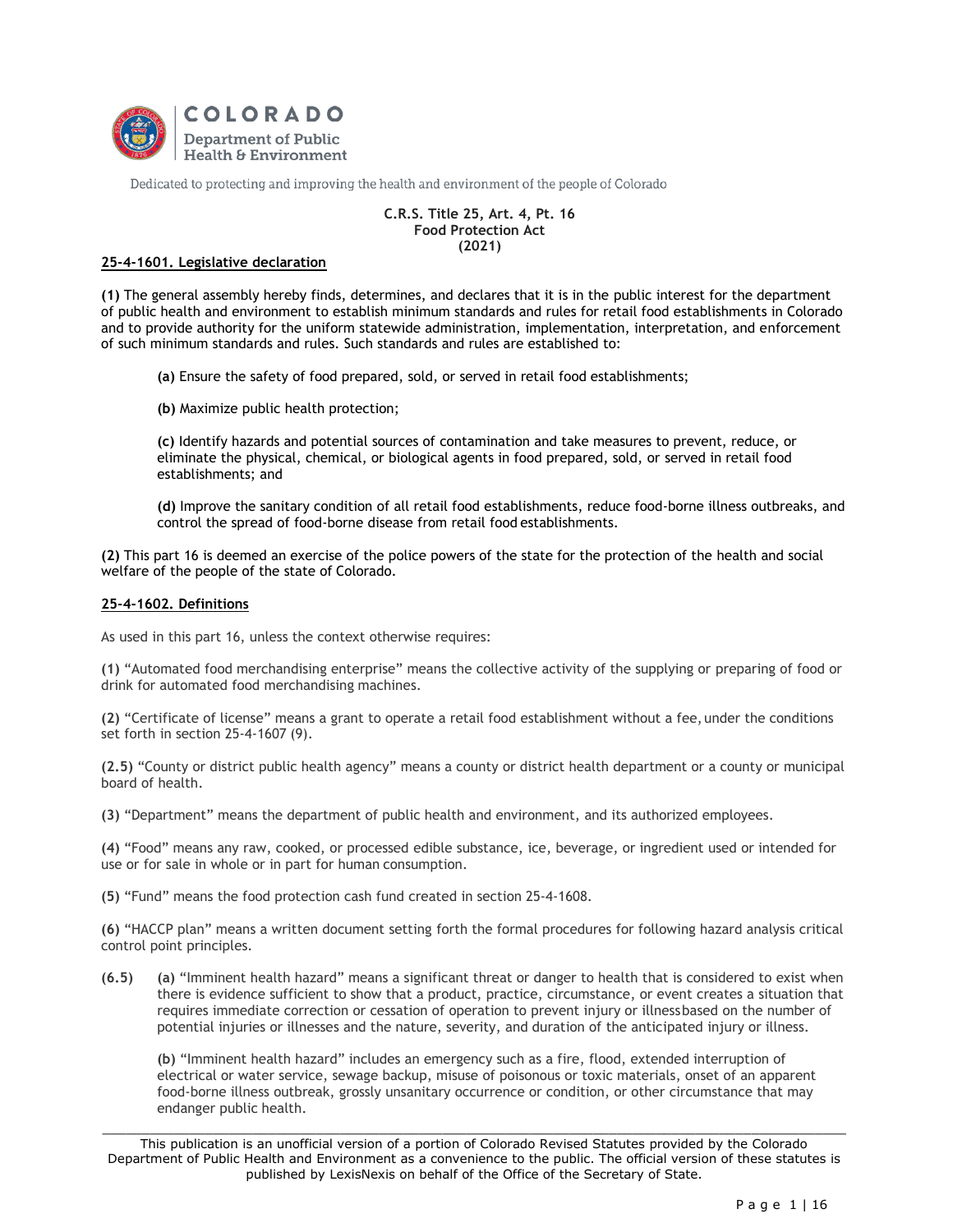**(7)** "Inspection" means an inspection of a retail food establishment conducted by the department or a county or district board of health to ensure compliance by such establishment with rules promulgated by the department pursuant to this part 16.

**(8)** "License" means a grant to a licensee to operate a retail food establishment.

**(9)** "Licensee" means a person that is licensed or who holds a certificate of license pursuant to this part 16 and is responsible for the lawful operation of a retail food establishment.

**(10)** (Deleted by amendment, L. 2009, (SB 09-223), ch. 255, p. 1151, § 2, effective May 15, 2009.)

**(11)** "Modified atmosphere packaging" means the reduction of the amount of oxygen in a package by mechanically evacuating the oxygen, displacing the oxygen with another gas or combination of gases, or otherwise controlling the oxygen content to a level below that normally found in the surrounding atmosphere, which is twenty-one percent oxygen.

**(12)** "Nonpotentially hazardous" means any food or beverage that, when stored under normal conditions without refrigeration, will not support the rapid and progressive growth of microorganisms that cause food infections or food intoxications.

**(13)** "Person" means a natural person, partnership, association, company, corporation, or organization or a manager, agent, servant, officer, or employee of any of such entities.

**(14)** "Retail food establishment" means a retail operation that stores, prepares, or packages food for human consumption or serves or otherwise provides food for human consumption to consumers directly or indirectly through a delivery service, whether such food is consumed on or off the premises or whether there is a charge for such food. "Retail food establishment" does not mean:

- **(a)** Any private home;
- **(b)** Private boarding houses;
- **(c)** Hospital and health facility patient feeding operations licensed by the department;
- **(d)** Child care centers and other child care facilities licensed by the department of human services;

**(e)** Hunting camps and other outdoor recreation locations where food is prepared in the field rather than at a fixed base of operation;

**(f)** Food or beverage wholesale manufacturing, processing, or packaging plants, or portions thereof, that are subject to regulatory controls under state or federal laws or regulations;

**(g)** Motor vehicles used only for the transport of food;

**(h)** Establishments preparing and serving only hot coffee, hot tea, instant hot beverages, and nonpotentially hazardous doughnuts or pastries obtained from sources complying with all laws related to food and food labeling;

**(i)** Establishments that handle only nonpotentially hazardous prepackaged food and operations serving only commercially prepared, prepackaged foods requiring no preparation other than the heating of food within its original container or package;

**(j)** Farmers markets and roadside markets that offer only uncut fresh fruit and vegetables for sale;

**(k)** Automated food merchandising enterprises that supply only prepackaged nonpotentially hazardous food or drink or food or drink in bottles, cans, or cartons only, and operations that dispense only chewing gum or salted nuts in their natural protective covering;

**(l)** The donation, preparation, sale, or service of food by a nonprofit or charitable organization in conjunction with an event or celebration if such donation, preparation, sale, or service of food: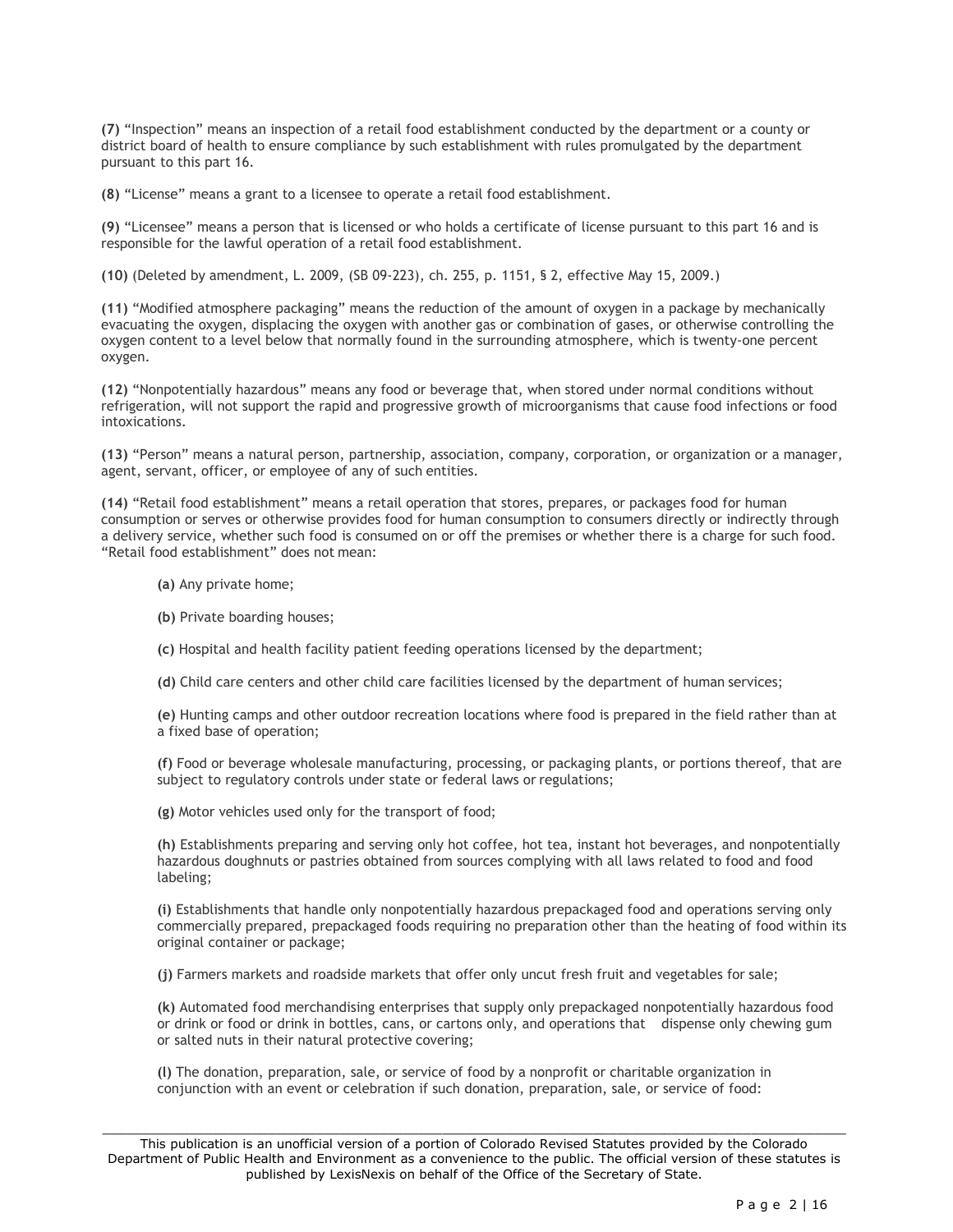**(I)** Does not exceed the duration of the event or celebration or a maximum of fifty-two days within a calendar year; and

**(II)** Takes place in the county in which such nonprofit or charitable organization resides or is principally located.

**(m)** A home, commercial, private, or public kitchen in which a person produces food products sold directly to consumers pursuant to the "Colorado Cottage Foods Act", section 25-4-1614.

**(15)** "Safe food" means food that does not contain any poisonous, deleterious, or disease-causing substance or microorganisms that may render such food injurious to human health.

**(16)** "Special event" means an organized event or celebration at which retail food establishments prepare, serve, or otherwise provide food for human consumption.

**(17)** "Uniform statewide administration, implementation, interpretation, and enforcement" means the application of the rules adopted by the state board of health and the policy guidance of the department by state and county or district public health agencies responsible for implementation of the rules and policies. The uniform application shall not preclude county or district public health agencies from implementing administrative efficiencies or practices if the practices do not conflict with the state board of health rules or department policies.

#### **25-4-1603. Licensing, certification, and food protection agency**

The department is hereby designated the state licensing, certification, and food protection agency for the purpose of protecting the public health and ensuring a safe food supply in this state. In addition to such designation, the department is hereby authorized to regulate and control retail food establishments, promulgate rules governing the operation of such establishments, and uniformly enforce and administer this part 16.

#### **25-4-1604. Powers and duties of department – rules**

**(1)** The department has the following powers and duties:

**(a)** To grant or refuse licenses and certificates of license pursuant to section 25-4-1606, or to suspend or revoke licenses and certificates of license pursuant to section 25-4-1611.5;

**(b) (I)** To promulgate rules for adoption by the state board of health pursuant to article 4 of title 24, C.R.S., for the uniform statewide administration, implementation, interpretation, and enforcement of this part 16 and, as necessary, to ensure a safe food supply in retail food establishments. Such rules may include provisions for the initial and periodic medical examination by the department or other competent medical authority of all employees of retail food establishments and shall include provisions specifying and regulating the places and conditions under which food shall be prepared for consumption, a uniform code of sanitary rules, and such other rules as the department deems necessary. Such rules may be modified and changed from time to time.

**(II)** For purposes of this paragraph (b), a uniform code of sanitary rules means rules for the preparation, sale, and serving of food, including but not be limited to general overall retail food establishment and equipment design and construction; sanitary maintenance of equipment, utensils, and facilities for food preparation, service, and storage; wholesomeness of food and drink; source and protection of food and water; disposal of liquid and solid wastes; and other rules for the effective administration and enforcement of this part 16.

**(c)** To hear and determine all complaints against licensees or grantees of certificates of license and to administer oaths and issue subpoenas to require the presence of any person necessary to the determination of any such hearing;

**(d)** To uniformly enforce this part 16 and the rules promulgated pursuant to this section;

**(e)** To enter retail food establishments during business hours and at other times during which activity is evident to conduct inspections and other interventions related to food safety and the protection of public health;

**(f)** To develop and enforce uniform statewide standards of program conduct and performance to be followed and adhered to by employees of the department and county or district boards of health;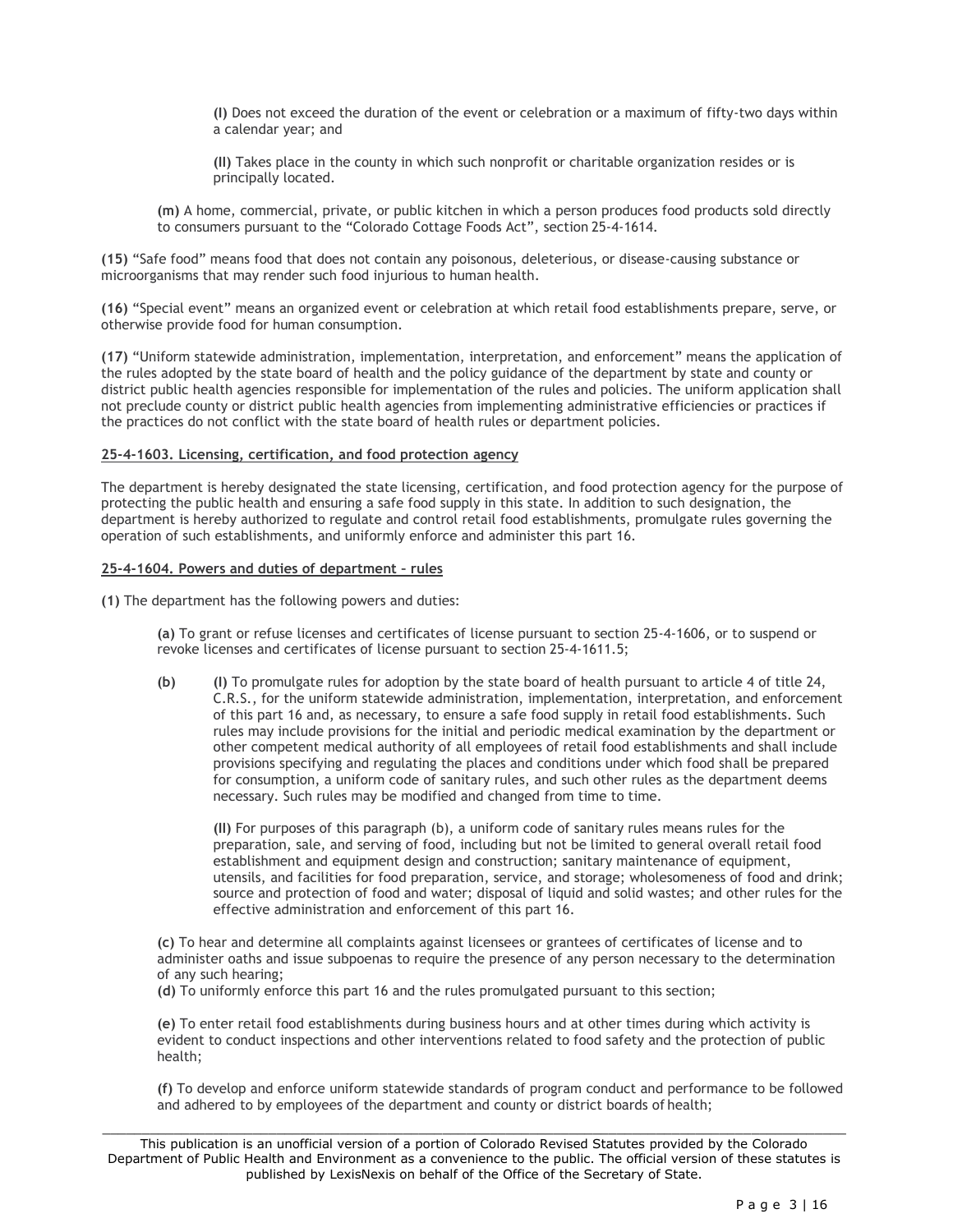**(g)** To provide technical assistance, equipment and product review, training and standardization, program evaluation, and other services necessary to assure the uniform statewide administration, implementation, interpretation, and enforcement of this part 16 and rules promulgated under this part 16;

**(h)** To review and approve HACCP plans submitted for evaluation to verify and ensure that food handling risks are reduced to prevent food-borne illness outbreaks;

**(i)** To delegate to any county or district board of health the powers and duties described in paragraphs (a), (c), (d), (e), and (h) of this subsection (1) at the request of such county or district board of health.

**(2)** Subsection (1) of this section shall not apply to the city and county of Denver, which, by ordinance, may provide for the licensure of retail food establishments.

## **25-4-1605. Submission of plans for approval - required**

**(1)** An owner or operator of a retail food establishment shall submit plans and specifications to the department or a county or district board of health in the jurisdiction in which a retail food establishment is to be constructed or extensively remodeled before such construction or extensive remodeling is begun or any existing structure is converted for use as a retail food establishment. Such plans and specifications shall be submitted for review and approval, in such form as the department requires or approves, to ensure that the retail food establishment layout, equipment, and food handling procedures are conducive to providing a safe food product. Each plan and specification submission shall be accompanied by the fees set forth in section 25-4-1607. The department and a county or district board of health shall treat the plans and specifications as confidential trade secret information. The plans and specifications shall indicate the proposed layout, arrangement, mechanical plants, construction materials of work areas, and the location, type, and model of proposed fixed equipment and facilities.

**(2)** The construction, extensive remodeling, or conversion of any retail food establishment shall be in accordance with the plans and specifications submitted to and approved by the department or a county or district board of health. The department or a county or district board of health shall conduct preopening inspections of retail food establishments to assure compliance with the approved plans, as circumstances require.

**(3)** An owner or operator of a retail food establishment shall submit an HACCP plan to the department or a county or district board of health for review and approval before beginning a modified atmosphere packaging process or other food preparation method that does not meet rules promulgated by the department. HACCP plans shall be submitted in such form as the department requires or approves. The submission shall ensure that food handling risks are reduced to prevent food-borne illness and outbreaks. The department and any county or district board of health shall treat HACCP plans as confidential trade secret information.

**(4)** The department or a county or district board of health shall respond to any plans and specifications submitted pursuant to subsection (1) of this section and to any HACCP plan submitted pursuant to subsection (3) of this section within fourteen working days after receipt. If a submitted HACCP plan or other plan or specification is deemed inadequate, the department or a county or district board of health shall respond in writing to the submitter of the plans or specifications with a statement describing how such deficiencies may be corrected.

## **25-4-1606. Licensure – exception**

**(1)** An application for a license or a certificate of license shall be filed with the department or a county or district board of health before any person may operate a retail food establishment in this state. The application shall be on a form supplied by the department and shall include such information as the department may require.

**(2)** Before granting any license or certificate of license, the department or a county or district board of health may conduct an inspection of the retail food establishment to determine compliance with the rules promulgated by the department. If the applicant appears to be in compliance with the rules and with the applicable provisions of this part 16, the department or a county or district board of health shall approve the application for a license or certificate of license.

**(2.5)** If the applicant is found to be in violation of section 25-4-1610 (1)(c) during a preoperational inspection, and the applicant is unable to correct the violation while the inspector is on site, a reinspection shall be conducted for the purpose of granting a license or certificate of license.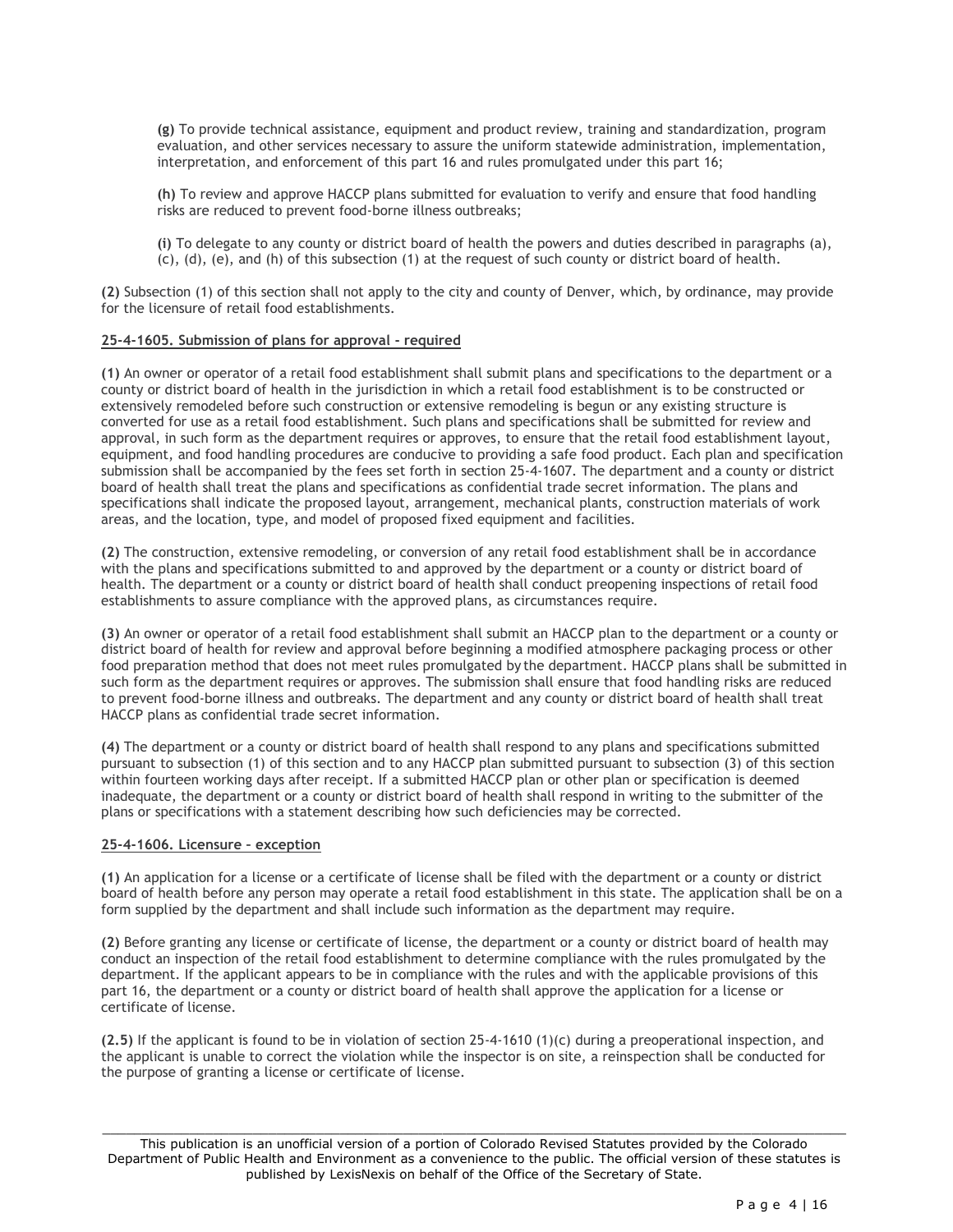**(3)** Every license and certificate of license granted pursuant to this section shall specify the date granted, the period of coverage, the name of the licensee, and the name and address of the licensed establishment. All licenses shall be conspicuously displayed at all times in the licensedestablishment.

**(4)** Licenses and certificates of license shall be valid for one calendar year or such portion thereof as remains after the granting of a license or certificate. When a license or certificate is valid for only a portion of a calendar year, there shall be no reduction of the fees required by section 25-4-1607. All licenses and certificates of license shall expire December 31 of the year in which they were granted and renewal applications shall be filed with the department during December of each year. Once a license or certificate of license has been granted, the department or a county or district board of health shall not refuse to renew such license or certificate unless the licensee has engaged in an unlawful act set forth in section 25-4-1610 or is in violation of any rules promulgated pursuant to this part 16.

**(5)** Subsections (1) and (2) of this section shall not apply in the city and county of Denver, which, by ordinance, may provide for the licensure of retail food establishment

## **25-4-1607. Fees – repeal**

**(1)** Except as provided in subsections (1) (d.5) and (14) of this section, effective January 1 of the year following the increases specified in subsection (1.5) (a) of this section, each retail food establishment in this state shall be assessed an annual license fee as follows:

**(a)** A retail food establishment preparing or serving food in individual portions for immediate on- or offpremises consumption shall be assessed an annual fee based on the following schedule:

| Seating Capacity | Fee         |
|------------------|-------------|
| $0$ to $100$     | <b>S385</b> |
| 101 to 200       | \$430       |
| <b>Over 200</b>  | <b>S465</b> |

**(a.5)** A retail food establishment limited to preparing or serving food that does not require time or temperature control for safety, providing self-service beverages, offering prepackaged commercially prepared food and beverages requiring time or temperature control, or only reheating commercially prepared foods that require time or temperature control for safety for retail sale to consumers shall be assessed an annual fee of two hundred seventy dollars

**(b)** A retail food establishment only offering prepackaged commercially prepared food and beverages, including those that are required to be held at refrigerated or frozen time or temperature control for safety for retail sale to consumers for off-premises consumption, shall be assessed an annual fee based on the following schedule:

| Square Footage   | Fee   |
|------------------|-------|
| Less than 15,001 | \$195 |
| Over 15,000      | \$353 |

**(c)** A retail food establishment offering food for retail sale to consumers for off-premises consumption and preparing or serving food in individual portions for immediate consumption either on- or off- premises shall be assessed an annual fee based on the following schedule:

| Square Footage   | Fee   |
|------------------|-------|
| Less than 15,001 | \$375 |
| Over 15,000      | \$715 |

**(c.5)** A retail food establishment offering food at a temporary living quarter for workers associated with oil and gas shall be assessed an annual fee of eight hundred fifty-five dollars.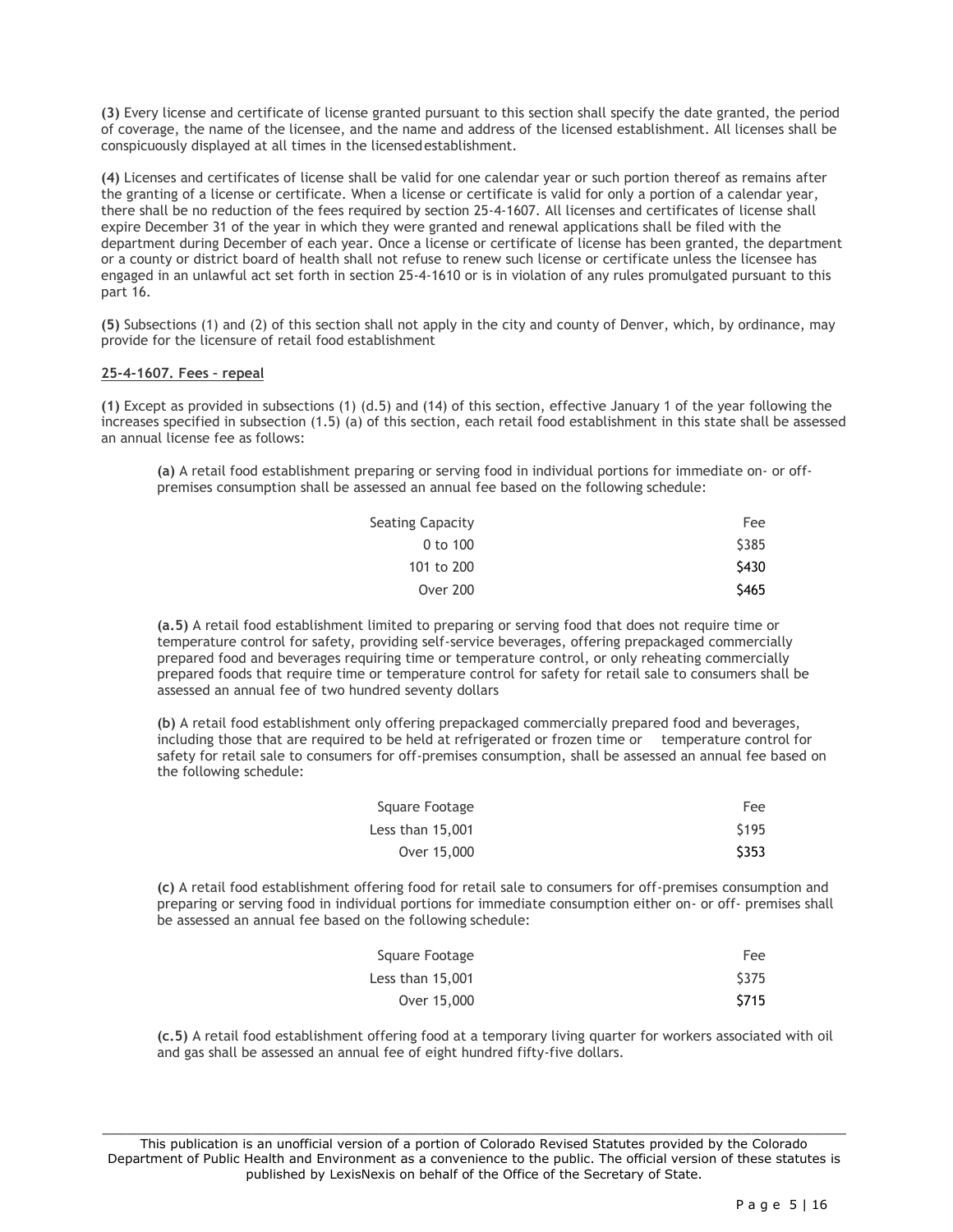**(d)** A retail food establishment is subject to only one of the fees established in this subsection (1); except that effective September 1, 2016, the license fees established for retail food establishments at a special event, as defined in section 25-4-1602 (16), must be established by the county or district public health agency.

**(d.5)** The fees established in this subsection (1) are effective September 1, 2018, for any new retail food establishment that was not licensed and in operation prior to that date.

**(e) (I)** Retail food establishment license fees shall be established pursuant to this subsection (1); except that:

**(A)** The city and county of Denver may establish such fees by ordinance; and

**(B)** A county or district board of health may establish fees that are lower than the fees listed in subsection (1.5) of this section if the county or district board of health is in compliance with this part 16;

**(II)** Notwithstanding subparagraph (I) of this paragraph (e), the fees established in this subsection (1) or by ordinance of the city and county of Denver shall be the only annual license fees charged by the state or any county, district, local, or regional inspection authority and shall cover all inspections of a retail food establishment pursuant to this subsection (1) throughout an annual license period.

**(1.5) (a)** Except as provided in subparagraph (VI) of this paragraph (a) and subsection (14) of this section, effective January 1, 2018, to December 31, 2018, each retail food establishment in this state shall be assessed an annual license fee as follows:

> **(I)** A retail food establishment preparing or serving food in individual portions for immediate on- or off- premises consumption shall be assessed an annual fee based on the following schedule:

| Seating Capacity | Fee   |
|------------------|-------|
| 0 to 100         | \$360 |
| 101 to 200       | \$400 |
| <b>Over 200</b>  | \$435 |
|                  |       |

**(II)** A retail food establishment preparing or serving food that does not require time or temperature control for safety, providing self-service beverages, offering prepackaged commercially prepared food and beverages requiring time or temperature control or only reheating commercially prepared foods that require time or temperature control for safety for retail sale to consumers shall be assessed an annual fee of two hundred fifty-three dollars.

**(III)** A retail food establishment only offering prepackaged commercially prepared food and beverages, including those that are required to be held at refrigerated or frozen time or temperature control for safety for retail sale to consumers for off-premises consumption, shall be assessed an annual fee based on the following schedule:

| Square Footage   | Fee               |
|------------------|-------------------|
| Less than 15,001 | S <sub>1</sub> 83 |
| Over 15,000      | \$330             |

**(IV)** A retail food establishment offering food for retail sale to consumers for off-premises consumption and preparing or serving food in individual portions for immediate consumption either on- or off- premises shall be assessed an annual fee based on the following schedule:

| Square Footage   | Fee   |
|------------------|-------|
| Less than 15,001 | \$350 |
| Over 15,000      | S665  |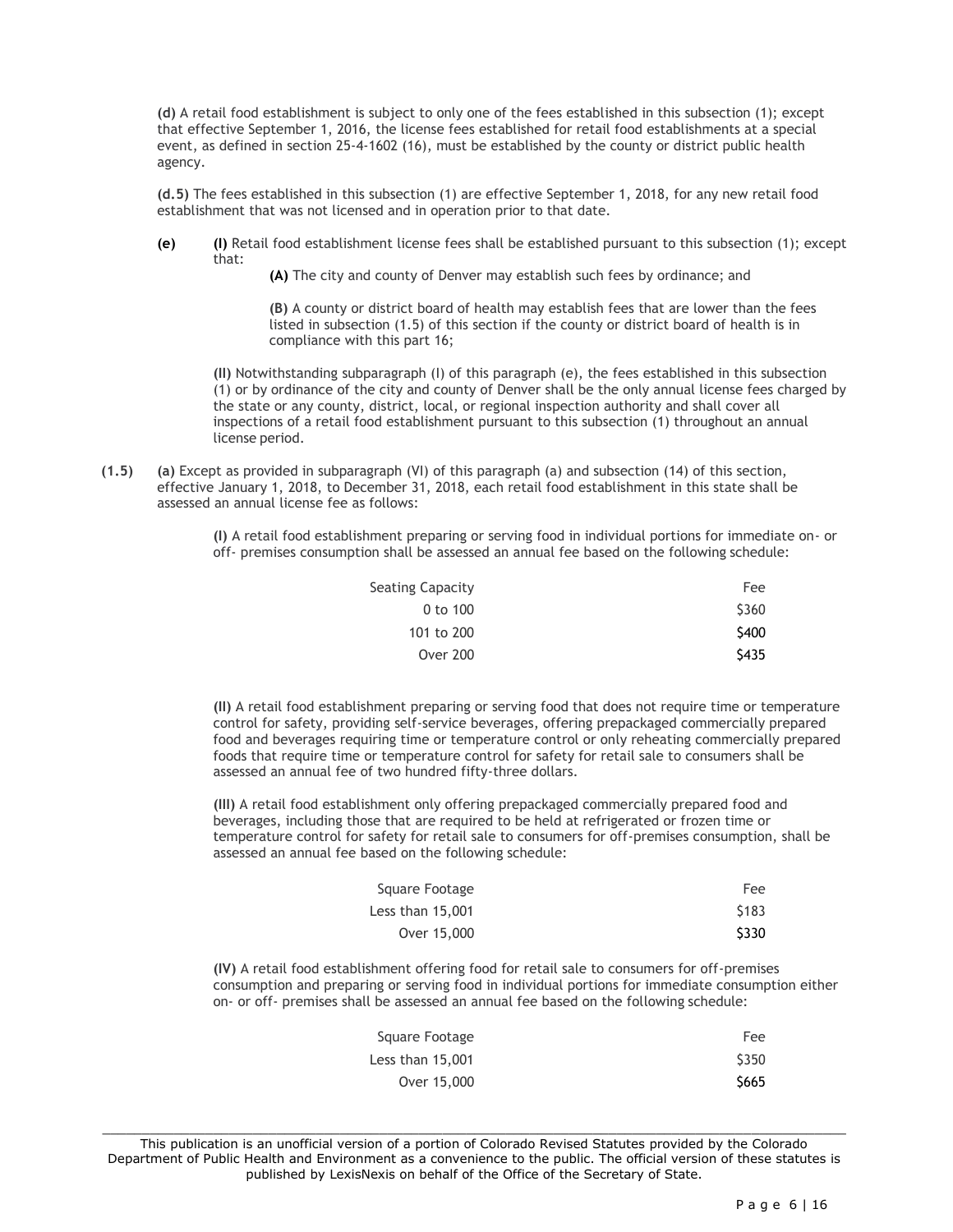**(V)** A retail food establishment offering food at a temporary living quarter for workers associated with oil and gas shall be assessed an annual fee of eight hundred dollars.

**(VI)** The fees established in this subsection (1.5) are effective September 1, 2017, for any new retail food establishment that was not licensed and in operation prior to that date.

**(b)** Effective January 1, 2017, to December 31, 2017, each retail food establishment in this state shall be assessed an annual license fee as follows:

**(I)** A retail food establishment preparing or serving food in individual portions for immediate on- or off- premises consumption shall be assessed an annual fee based on the following schedule:

| Seating Capacity | Fee   |
|------------------|-------|
| $0$ to $100$     | \$330 |
| 101 to 200       | \$370 |
| <b>Over 200</b>  | \$404 |

**(II)** A retail food establishment limited to preparing or serving food that does not require time or temperature control for safety, providing self-service beverages, offering prepackaged commercially prepared food and beverages requiring time or temperature control or only reheating commercially prepared foods that require time or temperature control for safety for retail sale to consumers shall be assessed an annual fee of two hundred thirty-five dollars.

**(III)** A retail food establishment only offering prepackaged commercially prepared food and beverages, including those that are required to be held at refrigerated or frozen time or temperature control for safety for retail sale to consumers for off-premises consumption, shall be assessed an annual fee based on the following schedule:

| Square Footage   | Fee   |
|------------------|-------|
| Less than 15,001 | \$170 |
| Over 15,000      | \$305 |

**(IV)** A retail food establishment offering food for retail sale to consumers for off-premises consumption and preparing or serving food in individual portions for immediate consumption either on- or off- premises shall be assessed an annual fee based on the following schedule:

| Square Footage   | Fee         |
|------------------|-------------|
| Less than 15,001 | <b>S325</b> |
| Over 15,000      | \$620       |

**(V)** A retail food establishment offering food at a temporary living quarter for workers associated with oil and gas shall be assessed an annual fee of seven hundred forty dollars.

**(VI)** Repealed.

**(c)** A retail food establishment is subject to only one of the fees established in this subsection (1.5) per year.

**(d)** Retail food establishment license fees shall be established pursuant to this subsection (1.5); except that:

**(I)** The city and county of Denver may establish such fees by ordinance; and

**(II)** A county or district board of health may establish fees that are lower than the fees listed in this subsection (1.5) if the county or district board of health is in compliance with this part 16.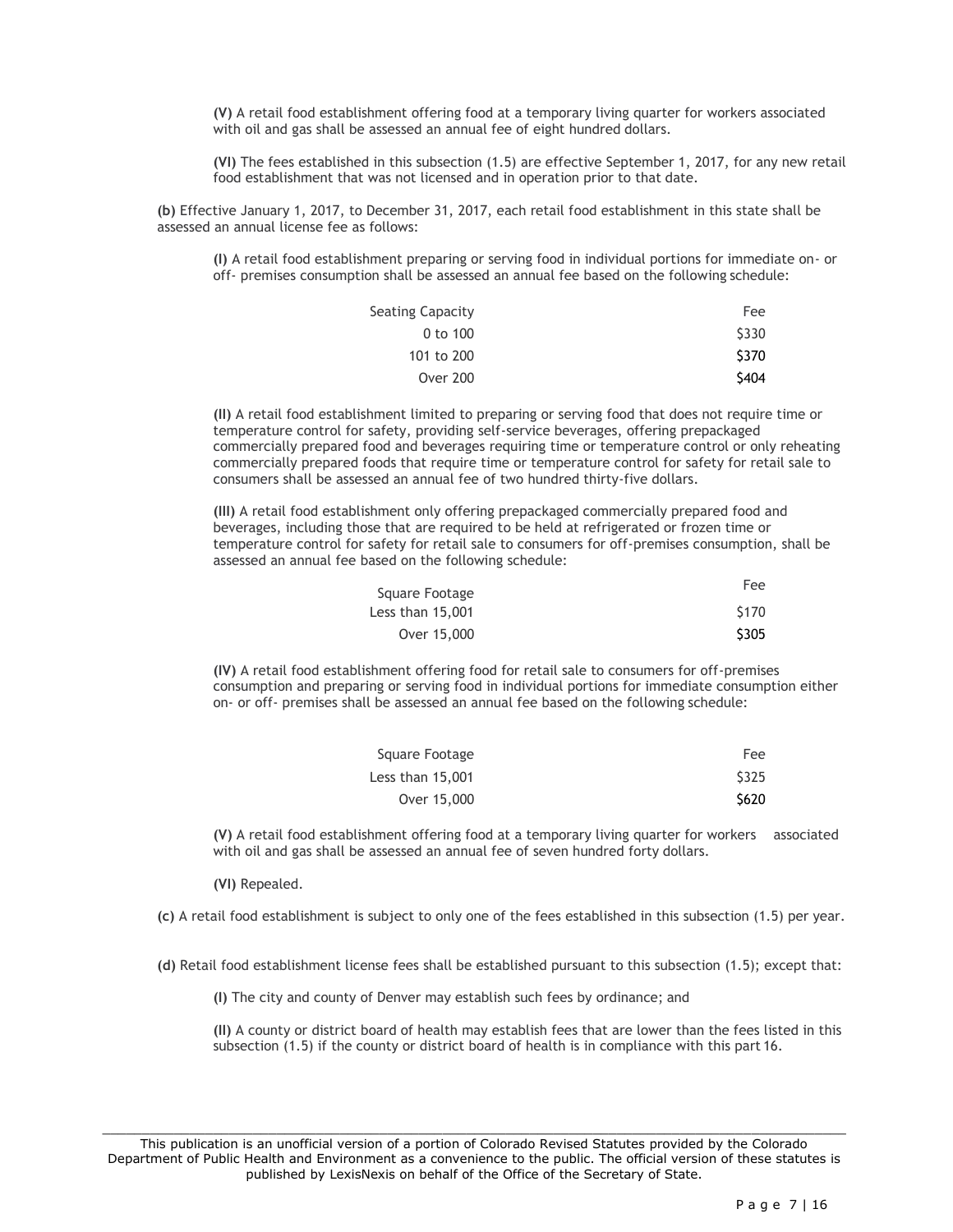**(2)** At the time a plan is submitted for review, an application fee of one hundred dollars shall be paid to the department or a county or district board of health. The fee for plan review and preopening inspection of a new or remodeled retail food establishment shall be the actual cost of such review, which shall not exceed five hundred eighty dollars. Such costs shall be payable at the time the plan is approved and an inspection is completed to determine compliance.

**(3)** At the time an equipment review is submitted, an application fee of one hundred dollars shall be paid to the department. The fee for equipment review by the department to determine compliance with applicable standards shall be the actual cost of such review, which shall not exceed five hundred dollars. Such costs shall be payable when the review is completed.

**(4)** The fee for an HACCP plan review of a specific written process shall be the actual cost of such review, which shall not exceed one hundred dollars. The review of an HACCP plan for a process already conducted at a facility shall be the actual cost of such review, which shall not exceed four hundred dollars. Costs shall be paid at the time the plan is approved and an inspection iscompleted.

**(5)** The fee for services requested by any person seeking department or county or district board of health review of a potential retail food establishment site shall be seventy-five dollars or the actual cost of such review, whichever is greater. Seventy-five dollars of such fee shall be billed at the time the review is requested, and the remainder shall be payable when services are completed.

**(6)** The fee for food protection services provided to special events shall not exceed the actual cost of such services and shall be paid by the organizer of such special event when services are completed.

**(7)** The fee for any requested service not specifically set forth in this section shall not exceed the actual cost of such service.

**(8)** The actual cost of a service shall be established by the department or a county or district board of health, whichever provided the service.

**(9) (a)** A certificate of license may be issued to and in the name and address of any:

**(I)** Public or nonpublic school for students in kindergarten through twelfth grade or any portion thereof;

**(II)** Penal institution;

**(III)** Nonprofit organization that provides food solely to people who are food insecure, including, but not limited to, a soup kitchen, food pantry, or home delivery service; and **(IV)** Local government entity or nonprofit organization that donates, prepares, or sells food at a special event, including, but not limited to, a school sporting event, firefighters' picnic, or church supper, that takes place in the county in which the local government entity or nonprofit organization resides or is principally located.

**(b)** No institution or organization listed in paragraph (a) of this subsection (9) shall pay any fee imposed on a retail food establishment pursuant to this section.

**(10)** 

**(a)** County or district boards of health created in part 5 of article 1 of this title 25 shall collect fees under this section if the county or district boards of health are authorized by the department to enforce this part 16 and any rules promulgated pursuant to this part 16.

**(b) (I)** Notwithstanding subsection (10) (a) of this section, starting January 1, 2020, through December 31, 2021, county or district boards of health and the city and county of Denver may contract with the department to receive money from the state in lieu of charging establishments an annual licensing fee.

**(II)** This subsection (10) (b) is repealed, effective December 31, 2022.

**(11)** (Deleted by amendment, L. 2009, (SB 09-223), ch. 255, p. 1155, § 7, effective May 15, 2009.)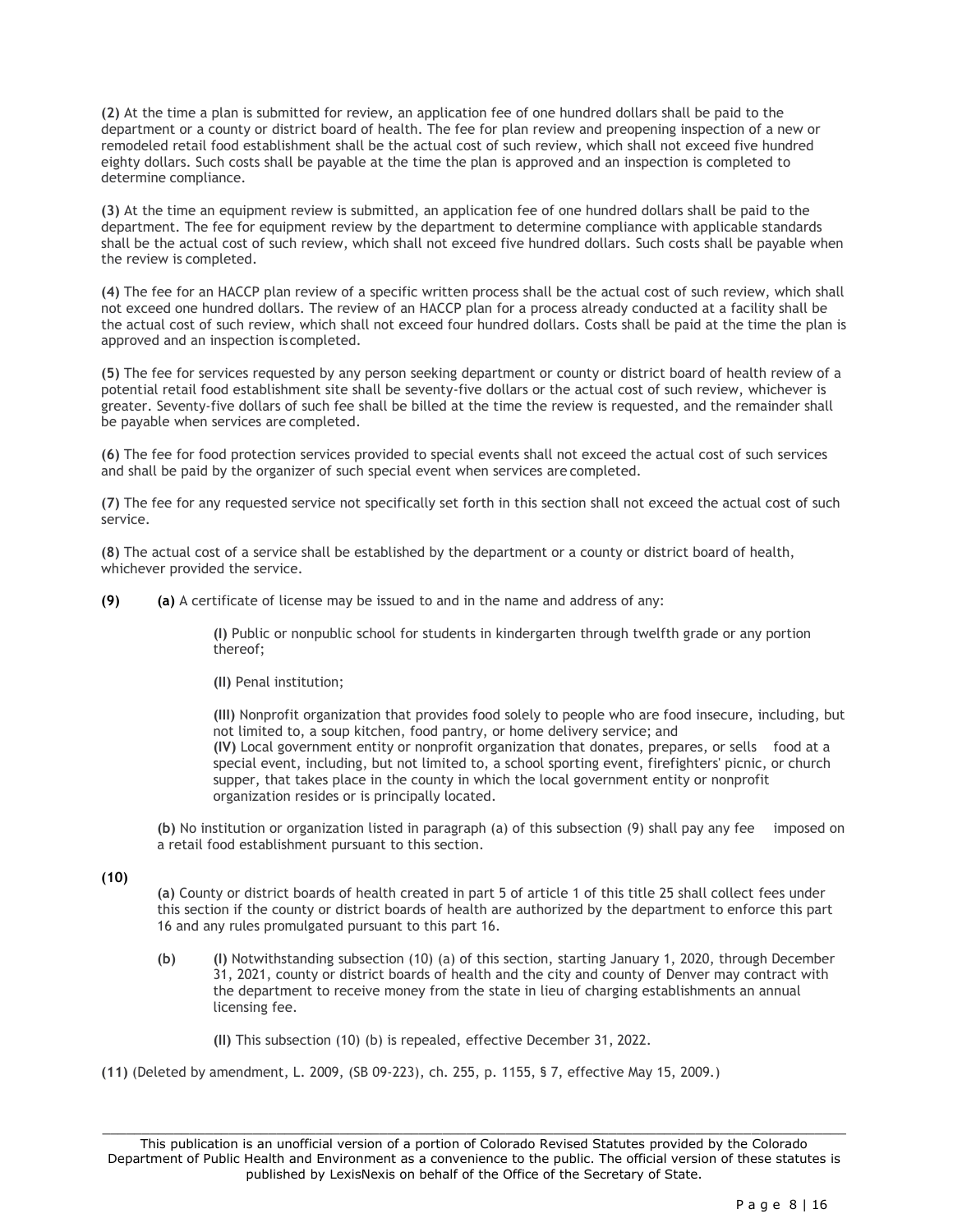**(12)** Notwithstanding the amount specified for any fee in this section, the state board of health by rule or as otherwise provided by law may reduce the amount of one or more of the fees if necessary pursuant to section 24-75- 402 (3), C.R.S., to reduce the uncommitted reserves of the fund to which all or any portion of one or more of the fees is credited. After the uncommitted reserves of the fund are sufficiently reduced, the state board of health by rule or as otherwise provided by law may increase the amount of one or more of the fees as provided in section 24-75-402 (4), C.R.S.

## **(13) Legislative declaration - disposition of fee revenue.**

**(a)** The general assembly does not intend for the fees paid by retail food establishments as outlined in subsections (1) and (1.5) of this section to subsidize inspection or other costs associated with entities exempt from fees under paragraph (a) of subsection (9) of this section.

**(b)** Counties may only spend the increased revenue from the increase of retail food establishment fees on retail food health-related activities. Prior to January 1, 2019, supplanting funds for other county programs is prohibited.

**(14) (a)** The fee increase in subsection (1.5) of this section does not take effect until the department and all local public health agencies contracted by the department to perform inspections and enforce regulations regarding retail food establishments prove compliance with section 25-4-1607.7 (2). If the department and all local public health agencies are not in compliance on January 1, 2018, the increase does not take effect until January 1 in the year following proven compliance.

**(b)** The fee increase in subsection (1) of this section does not take effect until the department proves compliance with section 25-4-1607.9 (1). If the department is not in compliance on January 1 following the fee increase specified in subsection (1.5) of this section, the increase in subsection (1) does not take effect until January 1 in the year following proven compliance.

**(c)** The executive director of the department shall notify the revisor of statutes, in writing, when the conditions specified in paragraphs (a) and (b) of this subsection (14) have been satisfied.

# **25-4-1607.5. Retail food establishment regulation - fees - investigations - stakeholder process**

**(1)** The executive director of the department or his or her designee shall convene a stakeholder group, including representatives from Colorado associations representing county or district public health agencies, county commissioners, retail food establishments, and any other party that represents a retail food establishment and expresses interest in participating.

**(2)** The department shall keep and maintain a list of stakeholders.

**(3)** The department shall convene the first meeting with the stakeholders no later than June 15, 2015, and as needed thereafter. After submission of the report described in subsection (5) of this section, the department shall meet with the stakeholders at least once every three years.

**(4)** The department shall meet with the stakeholders to study retail food establishments, retail food establishment license fees, and retail food inspection programs, including:

**(a)** Incidents of, and trends in, food-borne illnesses, including the correlation to inspections;

**(b)** Uniform statewide administration, implementation, interpretation, and enforcement of the inspection program to include, at a minimum:

- **(I)** Training;
- **(II)** Application;
- **(III)** Communication to the public;
- **(IV)** Guidance documents; and
- **(V)** Inspection frequency, including compliance strategies;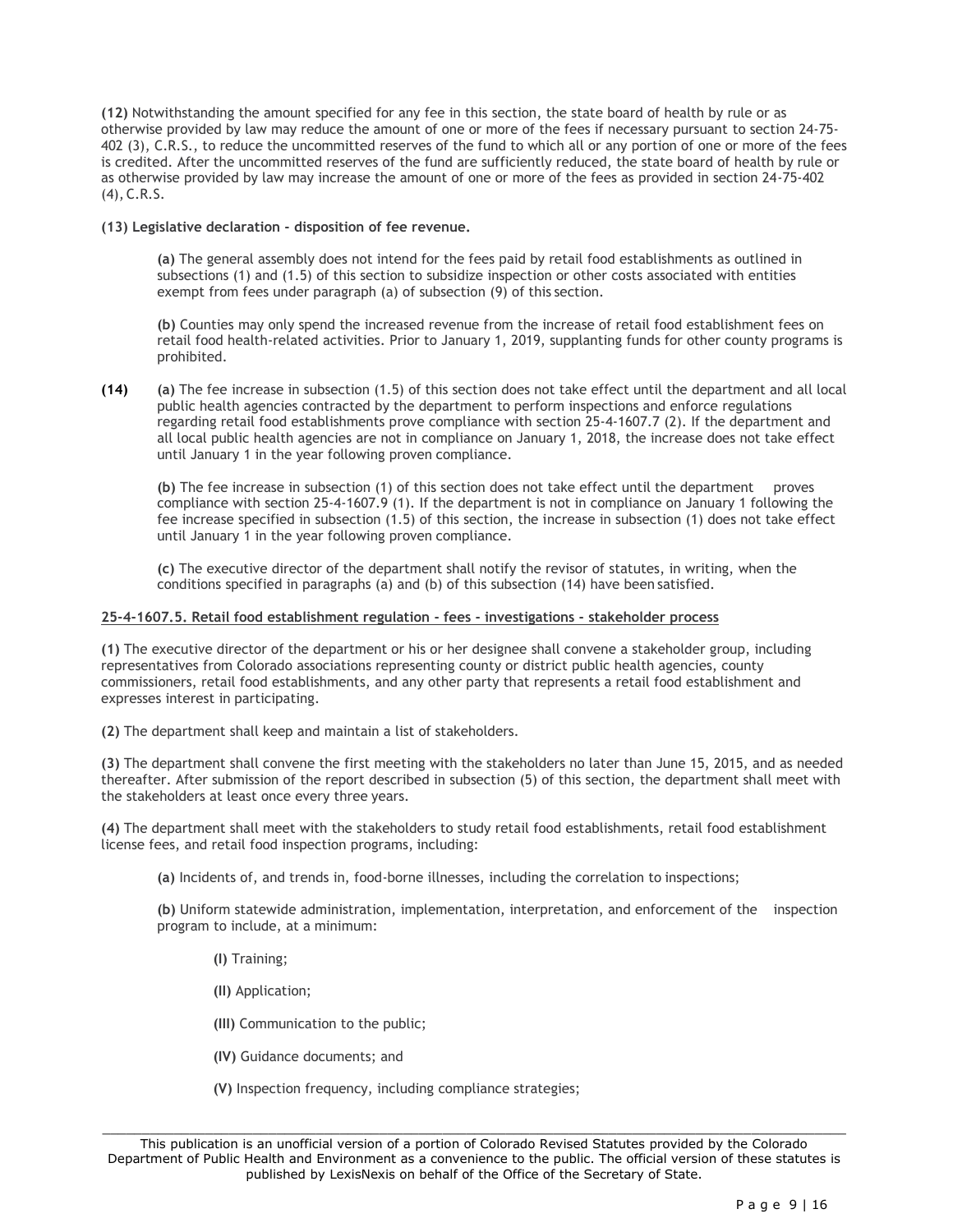- **(c)** Potential regulatory changes;
- **(d)** Collaboration with the industry;

**(e)** A requested annual license fee adjustment with appropriate documentation, including costs of providing an inspection;

**(f)** An annual license fee charged for parochial, public, or private schools; charitable organizations and benevolent, nonprofit retail food establishments that assist elderly, incapacitated, or disadvantaged persons; and nonprofit or charitable organizations that donate, prepare, sell, or serve food in conjunction with an event or celebration;

- **(g)** Alternative administrative actions;
- **(h)** The current annual license fee structure and license categories;
- **(i)** The review of risk-based inspection schedules; and
- **(j)** The actual cost of inspections.

**(5)** On or before December 1, 2015, and every three years thereafter, the executive director of the department or his or her designee shall prepare a report of the findings and conclusions of the study and shall present the report to all stakeholders and others upon request.

# **25-4-1607.7. Health inspection results - development of a uniform system - communication to the public**

**(1)** On or before January 1, 2017, the department shall solicit input from retail food establishments, contracted local public health agencies, county commissioners, and others with a vested interest in the retail food inspection program to establish a uniform system to communicate health inspection results to the public. The uniform system established pursuant to this section must provide meaningful and reasonably detailed information to the public and must not summarize the results of the inspection with a letter, number, or symbol grading system, or a similar, oversimplified method of quantifying results.

**(2)** After July 1, 2017, the department or a local public health agency contracted by the department to perform inspections and enforce regulations regarding retail food establishments shall only utilize the system developed and approved by the department to communicate inspection results.

**(3)** After January 1, 2020, the system developed and approved by the department to communicate inspection results may only be revised through the triennial stakeholder process required by section 25-4-1607.5.

#### **25-4-1607.9. Department targets - audits – reporting**

**(1)** On or before April 1, 2017, the department shall respond to all plans and specifications andHACCP plan reviews within fourteen working days after receipt, as required by section 25-4-1605 (4).

**(2)** On or before December 31, 2019, the department shall ensure significant statewide compliance with the federal food and drug administration's voluntary national retail food regulatory program standards by verifying that:

**(a)** At least seventy percent of Colorado's retail food program staff meet the national criteria for appropriate training and education to adequately perform required inspections; and

**(b)** At least seventy percent of Colorado's retail food program staff meet the national criteria regarding the focus of inspections on critical item risk factors, the correction of documented deficiencies, and the focus of inspections on the highest-risk establishments.

**(3)** To verify compliance with this section:

**(a)** The department shall audit any local public health agency that conducts inspections within its jurisdiction; and

**(b)** Local public health agencies shall audit the department regarding the jurisdictions where the department conducts inspections.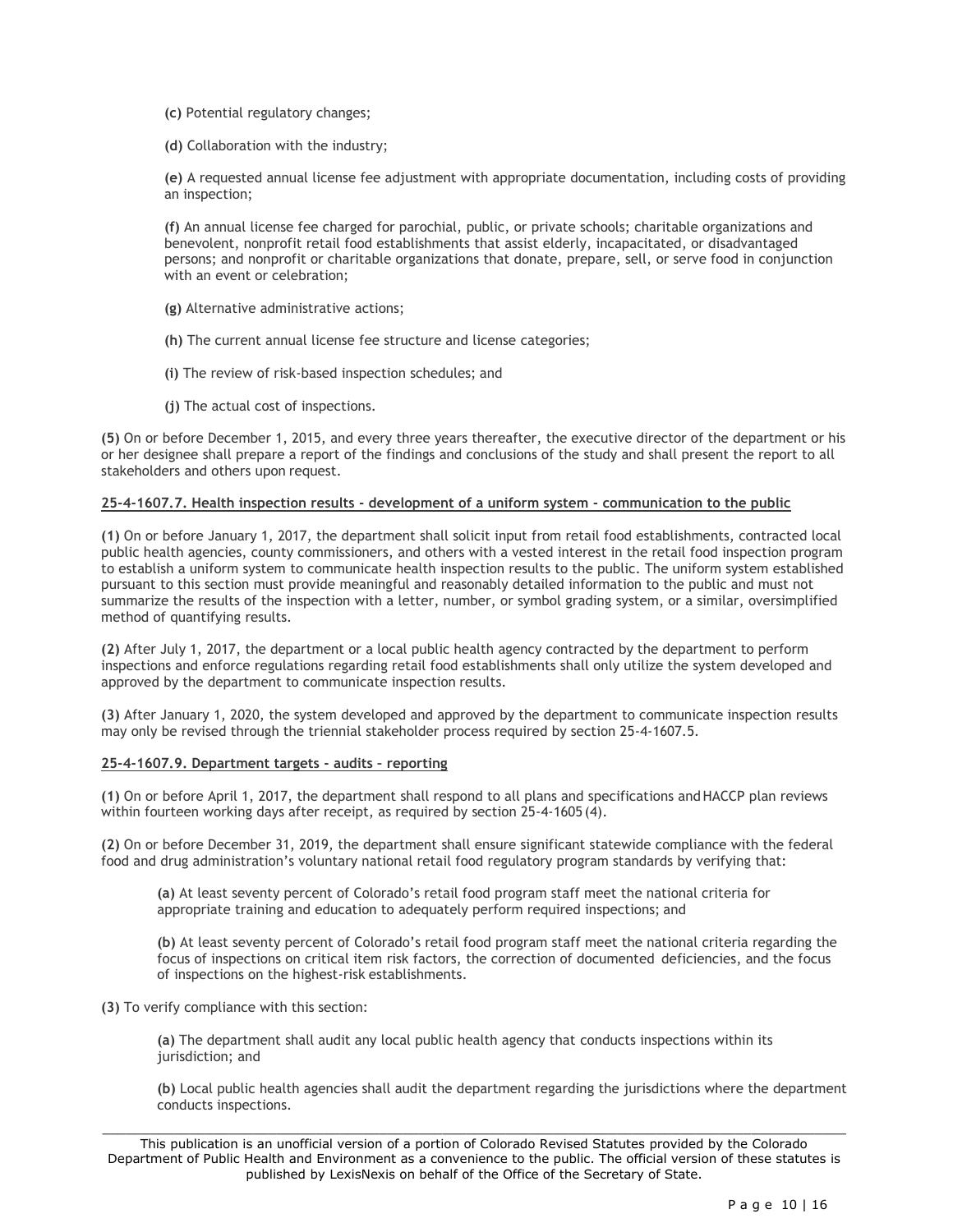**(4)** The results of the audits conducted pursuant to subsection (3) of this section must be documented and reported during each stakeholder process held pursuant to section 25-4-1607.

# **25-4-1608. Food protection cash fund – creation**

**(1)** Fees collected by the department pursuant to section 25-4-1607 and penalties collected pursuant to section 25-4- 1611.5 shall be transmitted to the state treasurer, who shall credit them to the food protection cash fund, which fund is hereby created in the state treasury. The general assembly shall appropriate the moneys in the fund to the department for the payment of salaries and expenses necessary for the administration of this part 16.

**(2)** Forty-three dollars of each fee collected by the department and a county or district board of health pursuant to section 25-4-1607 (1)(a), (1)(a.5), (1)(b), (1)(c), (1)(c.5), (1)(e)(I)(B), (1.5)(a)(I), (1.5)(a)(II), (1.5)(a)(III), (1.5)(a)(IV),  $(1.5)(a)(V)$ ,  $(1.5)(b)(I)$ ,  $(1.5)(b)(II)$ ,  $(1.5)(b)(III)$ ,  $(1.5)(b)(IV)$ ,  $(1.5)(b)(V)$ , and  $(1.5)(d)(II)$  shall be transmitted to the state treasurer, who shall credit the fee to the food protection cash fund created in subsection (1) of this section. This portion of the fee shall be used by the department to conduct the duties and responsibilities set forth in section 25- 4-1604 (1)(a), (1)(b), (1)(c), (1)(f), (1)(g), and (1)(i). The remainder of the fee shall be retained by the county or district board of health for deposit in the appropriate county or district public health agency fund in accordance with section 25-1-511 or, if the fee is collected by the department, it shall be deposited pursuant to subsection (1) of this section, and used to pay a portion of the cost of conducting a retail food establishment protection program.

**(3)** Any interest derived from the deposit and investment of moneys in the food protection cash fund shall be credited to such fund. Any unexpended or unencumbered moneys remaining in such fund at the end of a fiscal year shall remain in the fund and shall not revert or be transferred to the general fund or any other fund of the state.

#### **25-4-1609. Disciplinary actions - closure - revocation - suspension - review. (Repealed)**

#### **25-4-1609.5. Grievance process**

**(1)** If a licensee believes that a county or district public health agency is taking regulatory action outside the scope of its authority, the licensee may file a written complaint with the department within thirty days after the licensee's knowledge of the regulatory action.

**(2)** Within forty-five days after receipt of a written complaint pursuant to subsection (1) of this section, the department shall convene a dispute resolution panel that consists of one person from the department, one person from the retail food industry, and one person from a county or district public health agency who is not within the jurisdiction of the licensee requesting resolution. The dispute resolution panel shall allow the licensee and the county or district public health agency to provide information related to the grievance. The dispute resolution panel shall make findings concerning the grievance and shall recommend to the county or district public health agency a resolution to the dispute. The county or district public health agency shall implement the recommendations within thirty days after receipt of the findings and recommendations from the dispute resolution panel. If the parties to the grievance resolve the complaint prior to review by the dispute resolution panel, the parties shall notify the department in writing and the grievance shall be dismissed.

**(3)** If the county or district public health agency fails to implement the recommendations of the dispute resolution panel within thirty days after receipt of the recommendations, the county or district public health agency shall provide the licensee with the opportunity to request an administrative hearing in accordance with section 24-4-105, C.R.S.

## **25-4-1610. Unlawful acts**

**(1)** It is unlawful for:

**(a)** Any person to begin the construction or extensive remodeling of a retail food establishment unless such person has received department or county or district board of health approval of plans and specifications for such construction or remodeling pursuant to section 25-4-1605;

**(b)** Any person to operate a retail food establishment without a valid license or certificate of license from the department or a county or district public health agency having jurisdiction over such establishment, including continuing to operate a retail food establishment that has had its license or certificate of license suspended in accordance with section 25-4-1611.5;

**(c)** Any person to violate this part 16 and any rules promulgated pursuant to this part 16;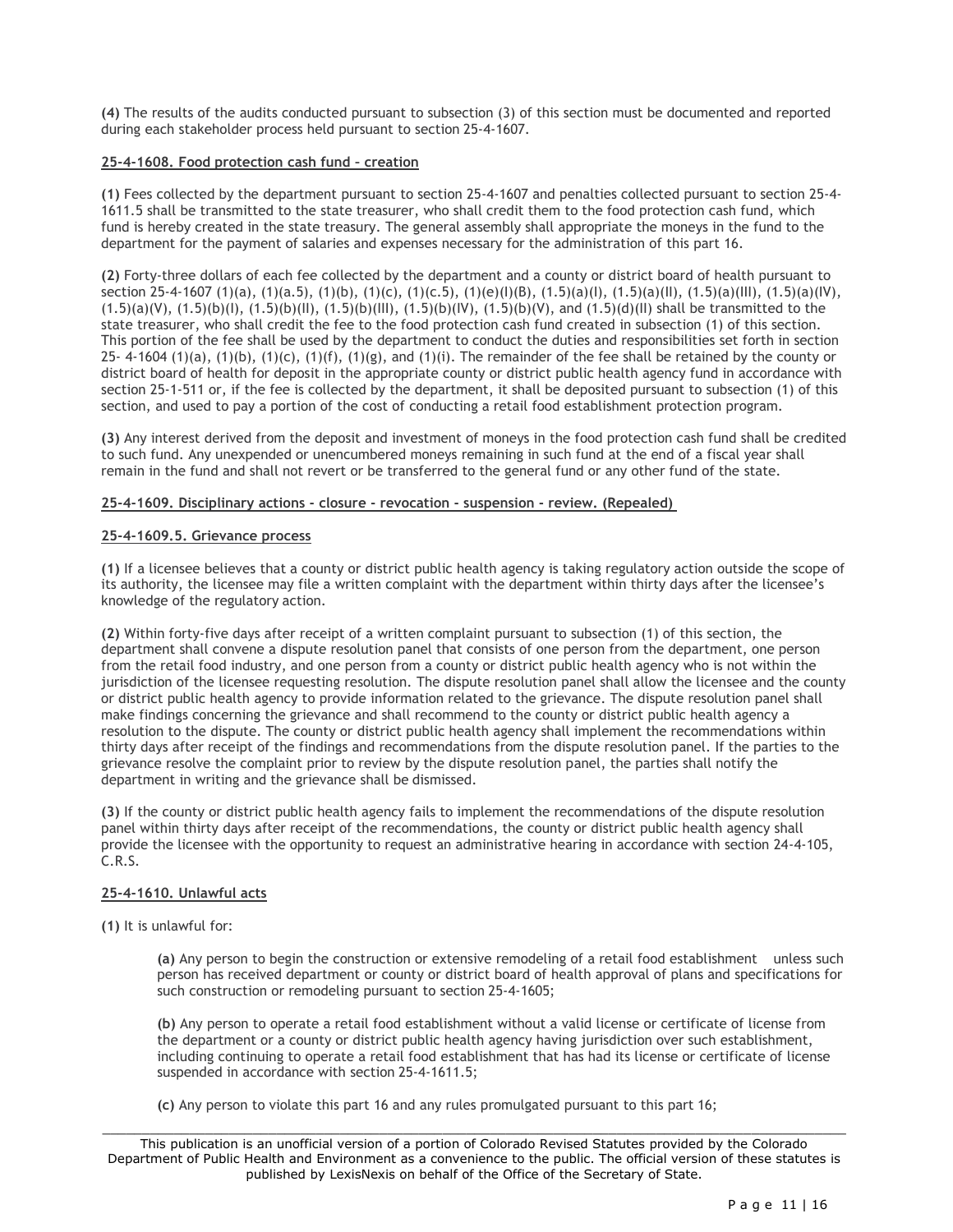**(d)** Any person or retail food establishment to refuse to permit entry to such establishment in accordance with sections 25-4-1604 (1)(e) and 25-4-1606 (2);

**(e)** Any retail food establishment to sell or serve food prepared in a private home to any person;

**(f)** Any person to fail to pay a civil penalty assessed by the department or a county or district board of health

#### **25-4-1611. Violation - penalties. (Repealed)**

#### **25-4-1611.5. Violations - penalties – review**

**(1)** If the department or a county or district public health agency finds that a licensee or other person operating a retail food establishment was provided with written notification of a violation of section 25-4-1610 (1)(a), (1)(b),  $(1)(d)$ ,  $(1)(e)$ , or  $(1)(f)$  and was given a reasonable time to comply but remained in noncompliance, the person is subject to a civil penalty of not less than two hundred fifty dollars and not more than one thousand dollars, assessed by the department or county or district public health agency.

**(2) (a) (I)** Upon a finding by the department or a county or district public health agency that an establishment is in violation of section 25-4-1610 (1)(c), and that the violations are sufficient to require the department or county or district public health agency to conduct a reinspection, the department or county or district public health agency shall provide the establishment with a reasonable time to comply and conduct a reinspection.

> **(II)** For the purposes of this subsection (2)(a), the determination of whether a violation of section 25- 4-1610 (1)(c) is sufficient to require reinspection under this section shall be done in a manner consistent with the uniform system to communicate inspection results to the public developed in accordance with section 25-4-1607.7.

**(b)** If, at the time of the first reinspection, the establishment is in violation of section 25-4-1610 (1)(c) and the violations are sufficient to require reinspection, the department or county or district public health agency shall conduct a second reinspection after providing the establishment a reasonable time to comply.

**(c)** If, at the time of the second reinspection, the establishment remains in violation of section 25-4- 1610  $(1)(c)$  and the violations are sufficient to require reinspection, the department or county or district public health agency shall conduct a third reinspection after providing the establishment a reasonable time to comply.

**(d)** If, at a third reinspection, the establishment remains in violation of section 25-4-1610 (1)(c), the department or county or district public health agency may assess a civil penalty, not to exceed one thousand dollars, and may suspend the license of the licensee pursuant to this section.

**(e)** If an establishment is found to be in violation of section 25-4-1610 (1)(c) during four out of five inspections during a twelve-month period and the violations are sufficient to require reinspection, the department or county or district public health agency may assess a civil penalty, not to exceed one thousand dollars, and may suspend the license of the licensee pursuant to this section.

**(3)** A maximum of three civil penalties may be assessed against a licensee or other person operating an establishment in any twelve-month period. Whenever a third civil penalty is assessed in a twelve- month period, the department or county or district public health agency may initiate proceedings to suspend or revoke the license of the licensee pursuant to this section.

**(4)** Neither the department nor county or district public health agency shall assess a civil penalty pursuant to this section if a disciplinary action is pending against the same licensee under this section.

**(5) (a)** All penalties collected by the department pursuant to this section shall be transmitted to the state treasurer, who shall credit them to the food protection cash fund created in section 25-4-1608.

**(b)** Penalties collected by a county or district public health agency shall be deposited in the appropriate county or district public health agency fund in accordance with section 25-4-1608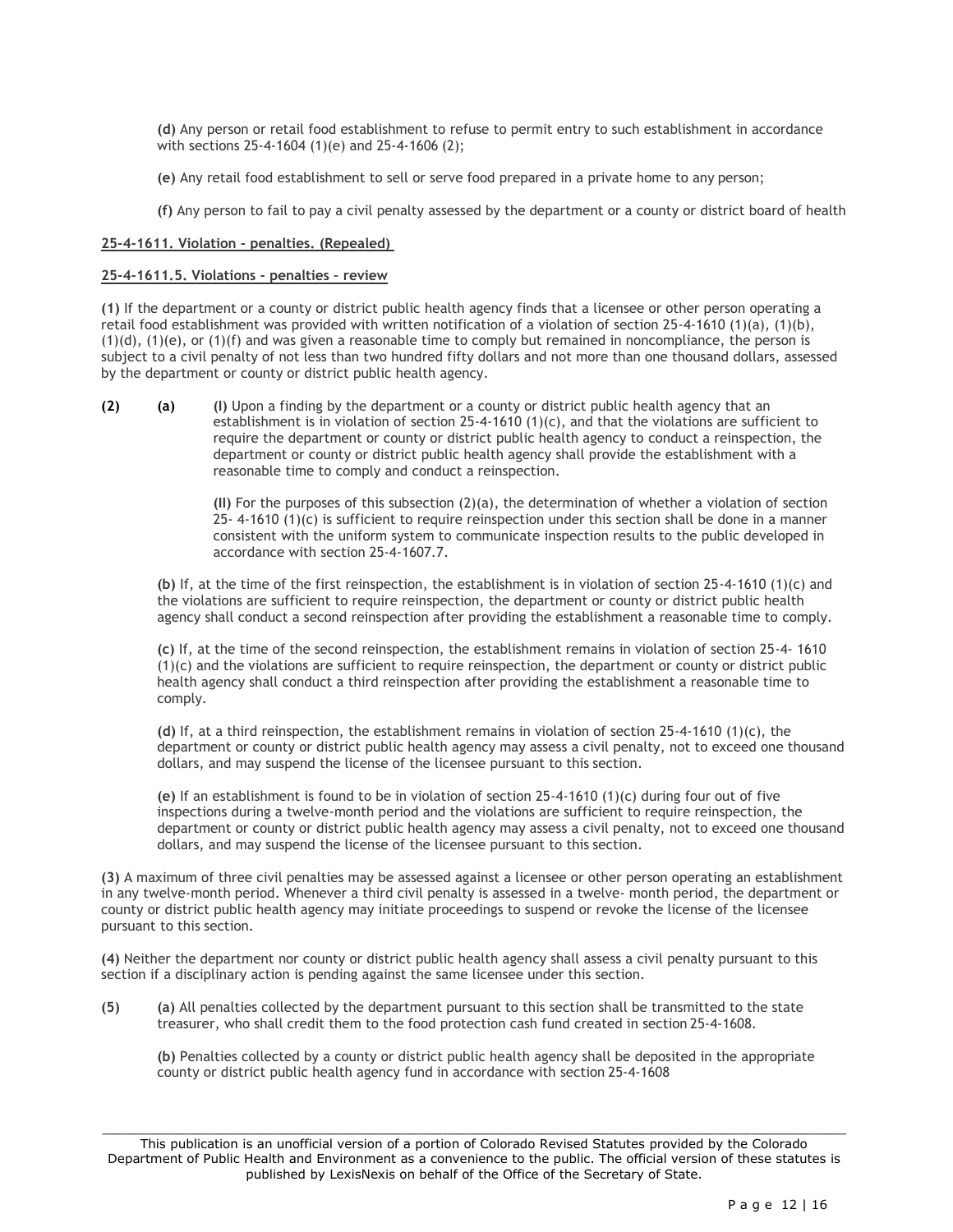**(6)** To obtain compliance with this part 16, the department or county or district public health agency may allow the owner of an establishment to use any assessed penalty fee to pay for unpaid license fees, employee training, or the cost of needed improvements to the establishment.

**(7)** In addition to the remedies provided in this part 16 and other remedies provided by law, the department or county or district public health agency is authorized to apply to the county or district court with jurisdiction for the county where an establishment is located for a temporary or permanent injunction, and such court shall have jurisdiction to issue an injunction restraining any person from violating section 25-4-1610.

**(8)** The department or county or district public health agency may issue a cease-and-desist administrative order if a person or licensee has been issued a civil penalty in accordance with subsection (2) of this section and remains in noncompliance.

**(9) (a)** The department or county or district public health agency may suspend or revoke a license or certificate of license for any violation of this part 16, any rule adopted pursuant to this part 16, or any of the terms, conditions, or provisions of the license or certificate of license in accordance with section 24-4-104.

**(b)** Except as provided in subsection (9)(c) of this section, the suspension of a license or certificate of license may not exceed three days and may commence only:

**(I)** After all reinspections required by subsection (2) of this section have been completed;

**(II)** If the licensee remains in violation; and

**(III)** After the licensee has been provided written notification of the grievance process available pursuant to section 25-4-1609.5.

**(c)** In cases of imminent health hazard, the suspension of a license or certificate of license may commence immediately.

**(d)** When a license or certificate of license is suspended under this subsection (9), no part of the fees paid for a license may be returned to the licensee.

**(10)** An establishment that has been issued a cease-and-desist order or had its license suspended or revoked in accordance with subsection (8) or (9) of this section, as applicable, may not reinitiate operations without the prior approval of the department or county or district public healthagency.

# **25-4-1612. Judicial review**

Any person adversely affected or aggrieved by a department decision to refuse to grant a license or certificate of license may seek judicial review in the district court having jurisdiction over the retail food establishment for which the application for license or certificate of license was made. Any other final order or determination by the department or a county or district board of health pursuant to this part 16 shall be subject to judicial review in accordance with article 4 of title 24, C.R.S.

## **25-4-1613. General fund moneys - repeal. (Repealed)**

## **25-4-1614. Home kitchens - exemption - food inspection - short title - definitions - rules**

**(1)** This section shall be known and may be cited as the "Colorado Cottage Foods Act". The purposes of this section are to allow for the sale and consumption of homemade foods and to encourage the expansion of agricultural sales by farmers' markets, farms, and home-based producers and accessibility of these resources to informed end consumers by:

- **(a)** Facilitating the purchase and consumption of fresh and local agricultural products;
- **(b)** Enhancing the agricultural economy; and
- **(c)** Providing Colorado citizens with unimpeded access to healthy food from known sources.
- **(2) (a)** A producer may use his or her home kitchen or a commercial, private, or public kitchen to produce foods for sale only if the producer sells the foods directly to informed end consumers.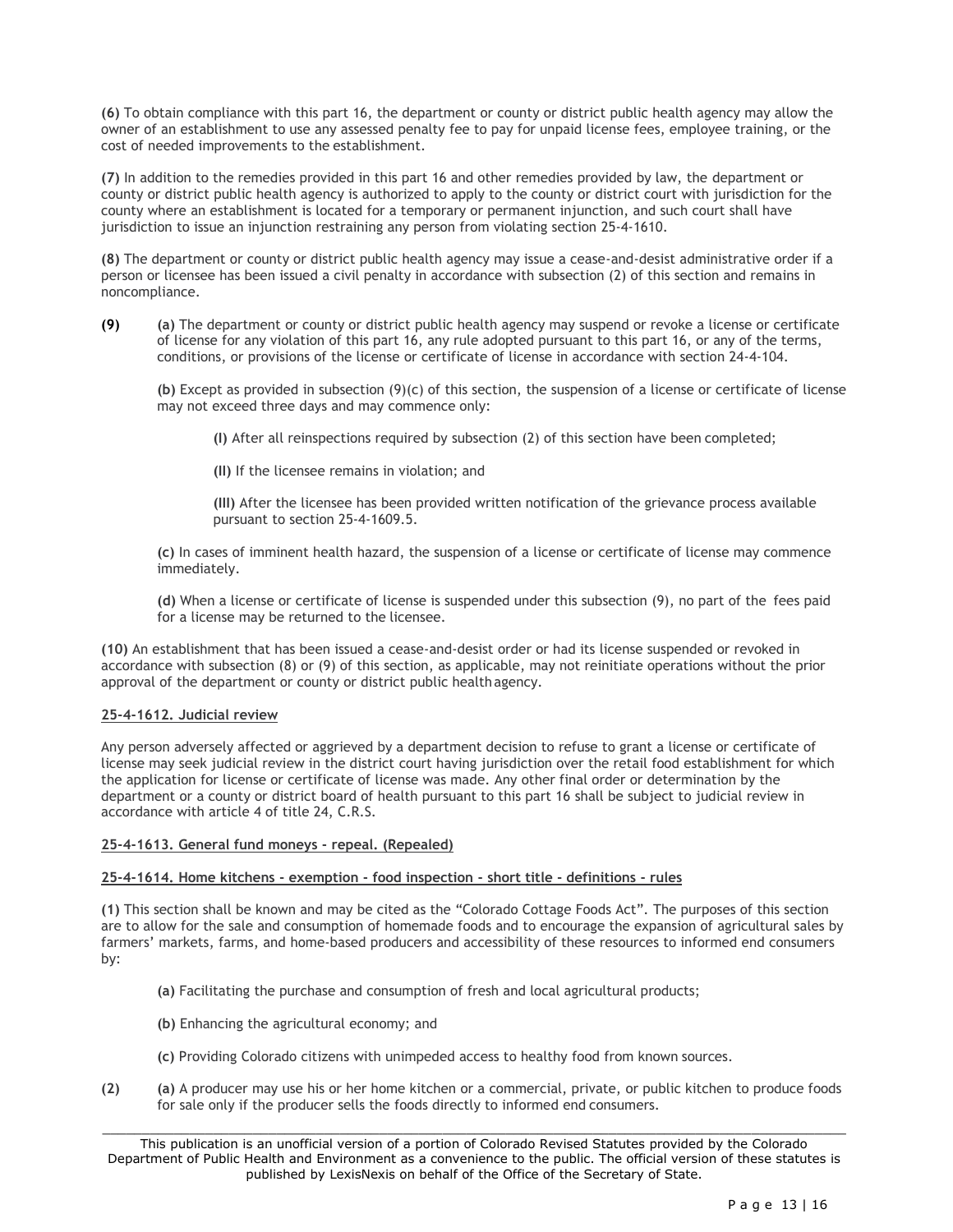**(b) (I)** A producer is permitted under this section to sell only a limited range of foods that have been produced, processed, or packaged that are nonpotentially hazardous and do not require refrigeration. These foods include pickled fruits and vegetables, spices, teas, dehydrated produce, nuts, seeds, honey, jams, jellies, preserves, fruit butter, flour, and baked goods, including candies, fruit empanadas, and tortillas, and other nonpotentially hazardous foods.

**(II)** A person may sell whole eggs under this section; except that a person may not sell more than two hundred fifty dozen whole eggs per month under this section. A person selling whole eggs must meet the requirements of section 35-21-105, C.R.S.

**(c)** A producer must take a food safety course that includes basic food handling training and is comparable to, or is a course given by, the Colorado state university extension service or a state, county, or district public health agency, and must maintain a status of good standing in accordance with the course requirements, including attending any additional classes if necessary.

**(d)** The foods produced under this section must:

**(I)** Be delivered directly from a producer to an informed end consumer;

**(II)** Be sold only in Colorado; and

**(III)** Not involve interstate commerce.

**(e)** This section applies only to producers who earn net revenues of ten thousand dollars or less per calendar year from the sale of each eligible food product produced in the producer's home kitchen or a commercial, private, or public kitchen.

**(3) (a)** A food product sold under this section must have an affixed label that includes at least:

**(I)** Identification of the product;

**(II)** The producer's name, the address at which the food was prepared, and the producer's current telephone number or electronic mail address;

**(III)** The date on which the food was produced;

**(IV)** A complete list of ingredients; and

**(V)** The following disclaimer: "This product was produced in a home kitchen that is not subject to state licensure or inspection and that may also process common food allergens such as tree nuts, peanuts, eggs, soy, wheat, milk, fish, and crustacean shellfish. This product is not intended for resale."

**(b)** A food product sold under this section and not labeled in accordance with paragraph (a) of this subsection (3) is misbranded and is subject to food sampling and inspection pursuant to subsection (4) of this section.

**(c)** A producer operating under this section shall conspicuously display a placard, sign, or card at the point of sale with the following disclaimer: "This product was produced in a home kitchen that is not subject to state licensure or inspection. This product is not intended for resale."

**(4)** A food product produced pursuant to this section is subject to food sampling and inspection by the department or a county, district, or regional health agency pursuant to section 25-5-406 if it is determined that the food product is misbranded pursuant to subsection (3) of this section or if a consumer complaint has been received or if the product is suspected in an injury or food-borne illness outbreak.

**(5)** A person who purchases a product made by a producer shall not resell the product.

**(6)** A person who sells foods pursuant to this act is encouraged to maintain home bakery liability insurance or other adequate liability insurance.

**(7)** Sections 25-4-1604 to 25-4-1613 do not apply to this section.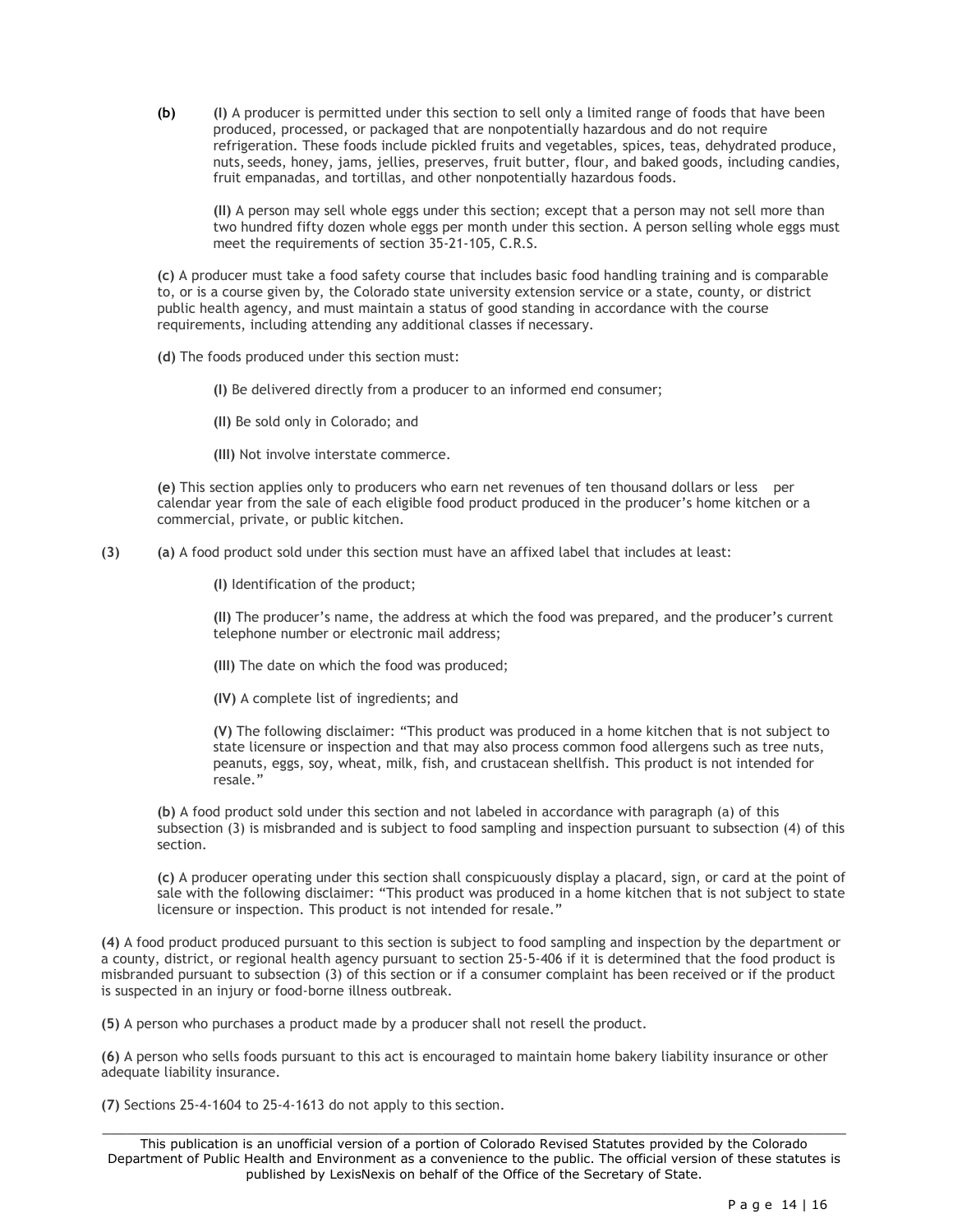**(8)** The department or a county, district, or regional health agency may create a voluntary electronic registry of producers if it determines that a registry would be of value to producers and consumers.

**(9)** As used in this section:

**(a)** "Home" means a primary residence occupied by the producer producing the food under this section.

**(a.5)** "Homemade" means food that is prepared in a private home kitchen, or a commercial, private, or public kitchen, when the kitchen is not licensed, inspected, or regulated.

**(a.7)** "Informed end consumer" means a person who is the last person to purchase any product, who does not resell the product, and who has been informed that the product is not licensed, regulated, or inspected.

**(b)** "Nonpotentially hazardous" has the meaning set forth in section 25-4-1602 (12).

**(c)** "Producer" means a person who prepares nonpotentially hazardous foods in a home kitchen or similar venue for sale directly to consumers pursuant to this section and includes that person's designated representative. A producer may only be:

(I) An individual who is a resident of Colorado; or

(II) A limited liability company formed in Colorado, consisting of two or fewer members, and of which all members are residents of Colorado.

**(10)** Repealed.

#### **25-4-1615. Pet dogs in retail food establishments - prohibited – exceptions**

**(1)** Except as specified in subsection (3) of this section, a person may have a pet dog in an outdoor dining area of a retail food establishment if:

**(a)** The retail food establishment elects to allow pet dogs in its outdoor dining area;

**(b)** A separate entrance is present through which the pet dog enters and exits the outdoor dining area without passing through the retail food establishment;

**(c)** The person does not allow the pet dog on chairs, benches, seats, or other furniture or fixtures;

(d) The outdoor dining area is not used for food or drink preparation; except that an employee of the retail food establishment may refill a beverage glass in the outdoor dining area from a pitcher or other container;

**(e)** The pet dog is on a leash or confined in a pet carrier and is under the control of a person;

**(f)** The licensee of the retail food establishment ensures compliance with local ordinances related to sidewalks, public nuisances, and sanitation; and

**(g)** The retail food establishment is in compliance with any other control measures approved by the county or district public health agency.

**(2)** A person who brings a pet dog in an outdoor dining area in accordance with this section is responsible for the behavior of that pet dog.

**(3) (a)** The governing body of a city, county, or city and county may prohibit the presence of pet dogs in outdoor dining areas of retail food establishments located within the governing body's jurisdiction.

**(b)** A retail food establishment may elect not to allow pet dogs in its outdoor dining area.

**(4)** Nothing in this section is intended to restrict the presence of a service animal, as defined in section 24-34-301  $(6.5)$ .